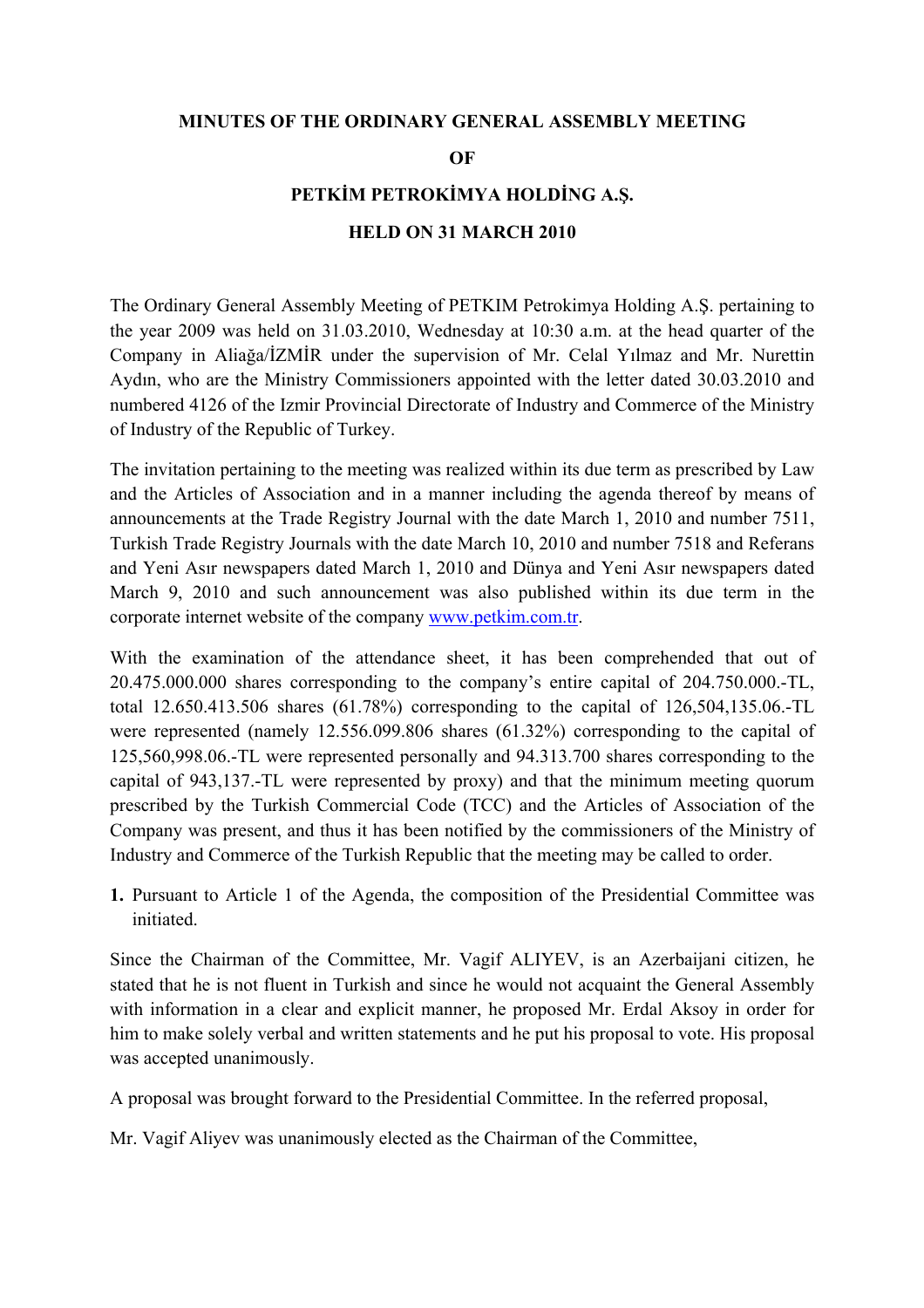Ms. Serap İSTEM and Mr. Saffet Batu AKSOY were unanimously elected as the Vote Counters,

Ms. Füsun UGAN was unanimously elected as the Secretary of the Committee.

- **2.** The process of granting authority to the Committee for the signature of the Minutes of the General Assembly Meeting was initiated. In spite of 244,075 abstention votes of Ms. Berna YAZKAN, 1 rejection vote of Mr. Hamza İL and 1,000 rejection votes of Mr. Ünsal BAN, the grant of authority to the Committee for the signature of the Minutes of the General Assembly Meeting was accepted by the majority of votes.
- **3.** The proposal of the Chairman of the Committee on passing over the Activity Report of the Board of Directors without reading the same was unanimously accepted because of the facts that the Activity Report of the Board of Directors was made available for the shareholders at the head quarter of the company and in our website [www.petkim.com.tr](http://www.petkim.com.tr/) 15 days prior to the date of the meeting and it was distributed to all members prior to the meeting. The Activity Report of the Board of Directors and the Report of the Auditor Board were negotiated and accepted unanimously. The report prepared by the Independent Audit Company, namely Başaran Nas Denetim ve Serbest Muhasebeci Mali Müşavirlik A.Ş., was read and the Balance Sheet and profit and loss accounts, which pertain to the year 2009 and which were prepared pursuant to the "Communiqué on the Fundamentals Regarding Financial Reporting in the Capital Market" numbered XI-29 of the Capital Markets Board and pursuant to the provisions of the Tax Procedure Law, were read and negotiated and the same were accepted by the majority of votes in spite of 213,871 abstention votes of Ms. Berna YAZKAN.

Annex 1- the letter of Mr. Hamza İL (1 unit of 1 page) and Annex 2- the letter of Mr. Ünsal BAN (1 unit of 3 pages) were attached to the minutes as annex.

- **4.** It was unanimously decided that the election by the Board of Directors of Mr. Kenan Yavuz, representing A group shareholders, as the Member of the Board of Directors for the vacant position arising from the resignation of Mr. Rövnag Abdullayev during the year was approved pursuant to Article 11 of the Articles of Association of the Company and Article 315 of the TCC with effect from the date of election upon the same terms and conditions and Mr. Kenan YAVUZ was elected as the Member of the Board of Directors so as to complete the term of office of Mr. Rövnag ABDULLAYEV.
- **5.** It was unanimously decided that the election by the Audit Board of Mr. Ferruh Murat BENZER, representing the share of the Directorate of Privatization Administration, as the Member of the Audit Board for the vacant position arising from the resignation of Mr. Mustafa ÖZEL during the year was approved pursuant to Article 22 of the Articles of Association of the Company and Article 351 of the TCC with effect from the date of election upon the same terms and conditions.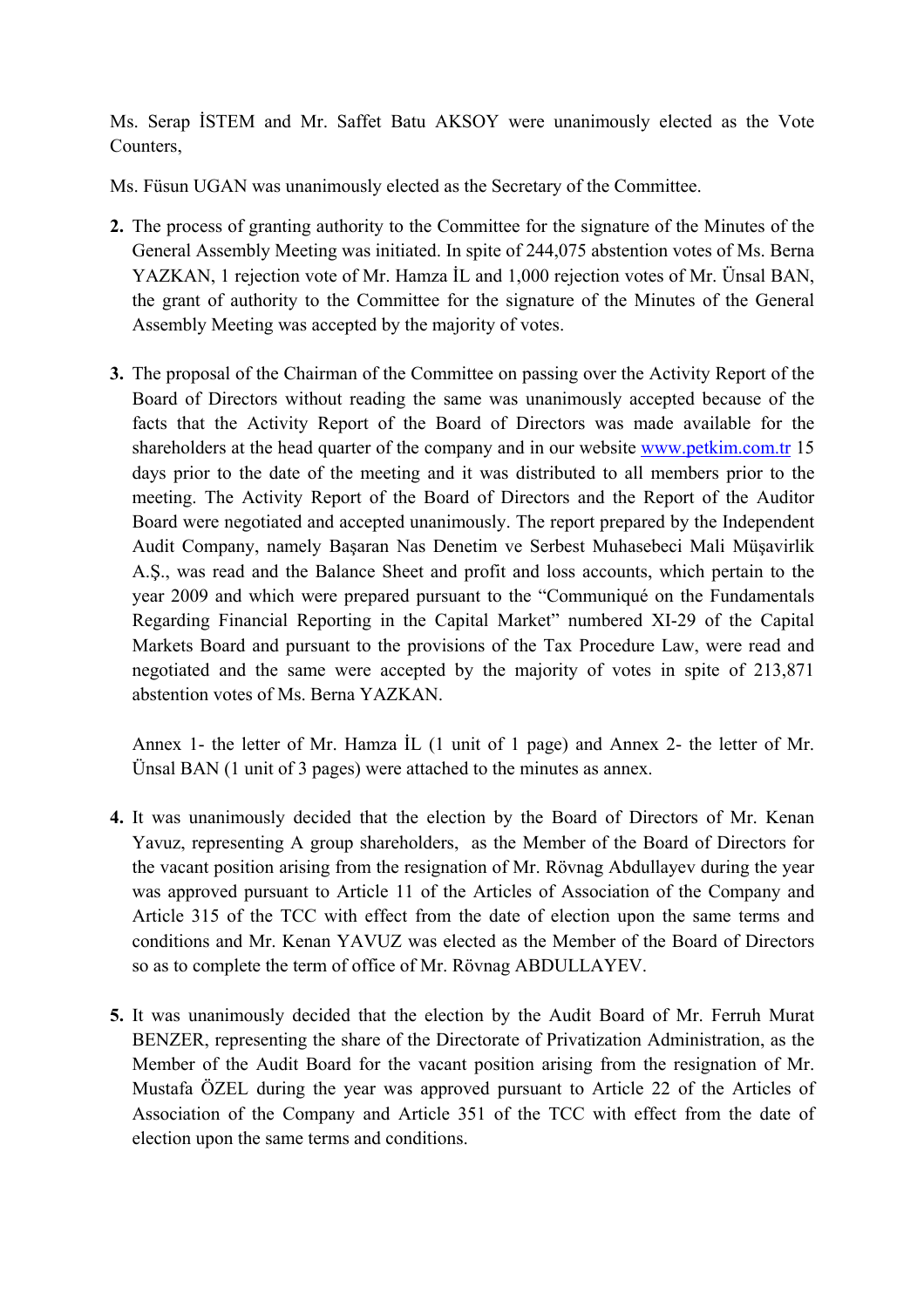- **6.** With respect to the accounts and activities of the Chairman and Members of the Board of Directors and the Members of the Audit Board pertaining to the year 2009, votes were casted separately for the Chairman and Members of the Board of Directors and the Members of the Audit Board. The Board of Directors did not cast votes for their own release. As a consequence of the voting that was carried out, the same were released individually.
- **7.** The approval as to the Independent Audit Firm, Güney Bağımsız Denetim ve Serbest Muhasebeci Mali Müşavirlik A.Ş., elected by the Board of Directors upon the proposal of the Committee In charge of Supervision- so as to examine the activities and accounts of the years 2010 and 2011 pursuant to the communiqué on "Independent External Audit in the Capital Market" issued by the Capital Markets Board, was unanimously accepted.
- **8.** It was unanimously decided that Mr. Nurettin Demircan representing the A group shareholders, Mr. Cemal Yusuf ATA representing the B group shareholders and Mr. Ferruh Murat BENZER representing the C group shareholders have been elected as the members of the Audit Board so as to serve in the fiscal year 2010 until the next Ordinary General Assembly.

Pursuant to the communiqué on the determination of the remuneration to apply in the State Economic Enterprises, it was unanimously decided that the monthly remuneration of net 2,000.-TL and semiannual bonus shall be paid to the Chairman and Members of the Board of Directors and the monthly remuneration of net 1,750.-TL and semiannual bonus shall be paid to the Members of the Audit Board by taking the Resolutions of the Higher Planning Council (HPC) into consideration.

With respect to Article 8 of the Agenda, Ms. Serap İSTEMİ, participating in the meeting as the representative of the Directorate of Privatization Administration, casted affirmative vote for the agenda item regarding the remunerations of the members of the Board of Directors and Audit Board and she requested the application of the Resolutions of the Higher Planning Council (HPC) with respect to the remunerations of the members of the Board of Directors and Audit Board representing the Directorate of Privatization Administration (C Group Share) pursuant to the communiqué on the determination of the remuneration to apply in the State Economic Enterprises.

- **9.** Information has been furnished to the shareholders that distributable profit was not gained in the year 2009. Since no distributable profit was obtained in the year 2009, the proposal of the Board of Directors on the non-distribution of profit and deduction of the same from the losses of previous year was accepted unanimously.
- **10.** Information was provided to the General Assembly on the profit distribution policy which was established in line with the Corporate Management Principles.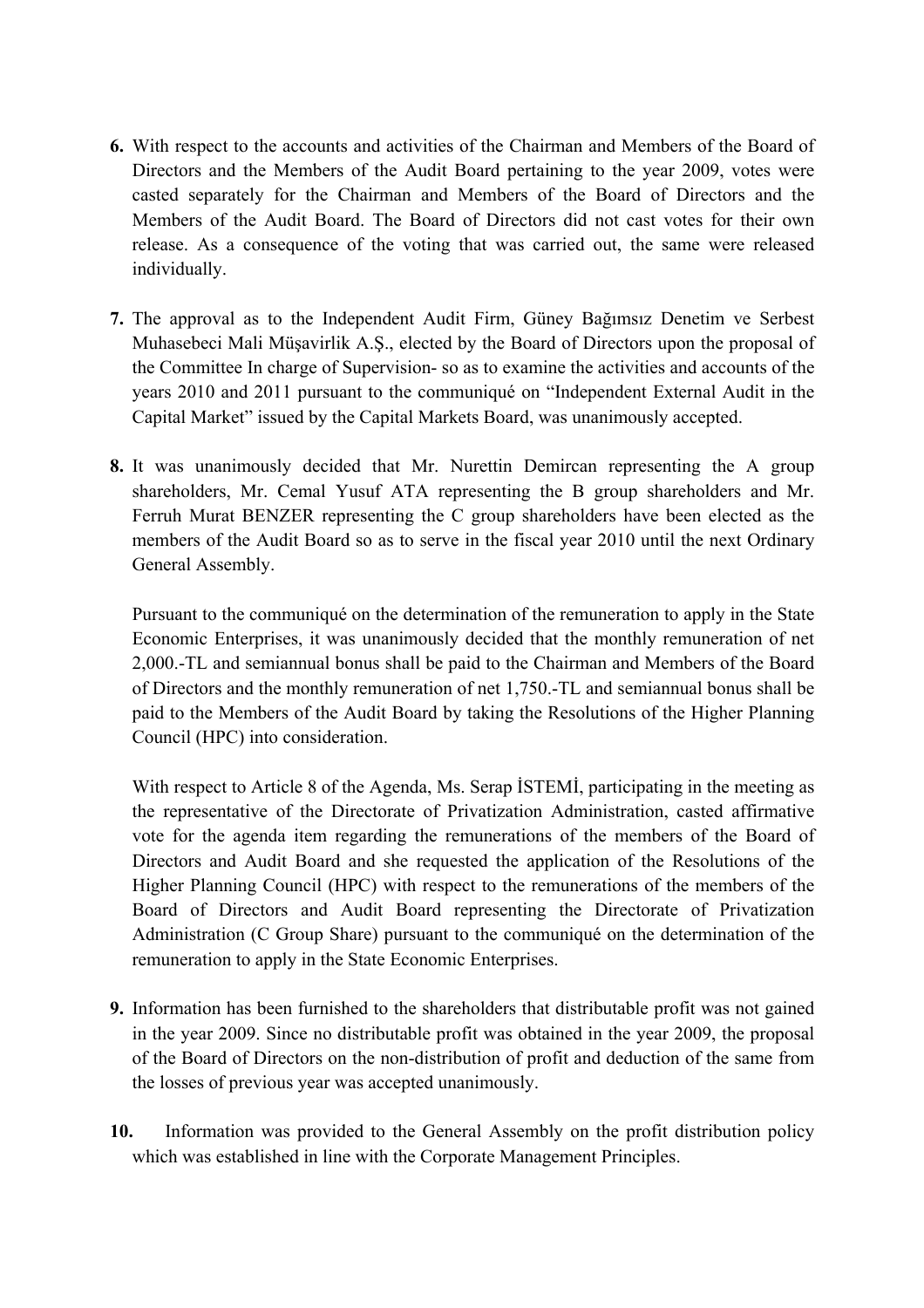- **11.** Information was provided to the General Assembly on that fact that 127,259.86.-TL was registered as expenditure in the donations and charities account within the business year 2009.
- **12.** Information was provided to the General Assembly on the Company's Information Policy and List of Insiders (those having access to inside information) as approved by the Board of Directors.
- **13.** Information was provided to the General Assembly on the Working Principles of the Board of Directors and the Committee In charge of Supervision as well as the Codes of Conduct and the Committee Members of the Company.
- **14.** Information was provided to the General Assembly on the established Corporate Management Committee and Risk Management Committee and their members.
- **15.** The request on the capability of the Chairman and Members of the Board of Directors to perform the transactions as enumerated in Articles 334 and 335 of the TCC was put to the vote. Such request was accepted unanimously.
- **16.** The grant of authority to the Board of Directors for the incorporation of a new company by means of partial division of Petkim Harbor -comprising of real estate properties, sea-filled areas, piers, facilities and other elements, the ownership and/or usage right of which belong to the Company- as well as for the realization of all transactions regarding the partial division and the incorporation of the company, was put to vote. In spite of the 244,075 rejection votes of Ms. Berna YAZKAN and 667,992 rejection votes of Vedat AKARSU, the item was accepted by the majority of votes.
- **17.** The offers and wishes have been negotiated.

Mr. Ali KARAKAYA and Mr. Ünsal BAN -among the shareholders of our Company- hold the floor and expressed their following wishes:

By means of the transfer of the positive capital distinctions as included in the equity capital of the Company to the paid-up capital, the grant of bonus shares by the company as well as the strengthening of its capital in such manner, were requested.

The Chairman of the Committee closed the meeting as of the time 13:00 p.m. with the wishes of good luck. The closing was realized with the best wishes.

The present minutes was drawn up, read and signed at the place of the meeting. 31.03.2010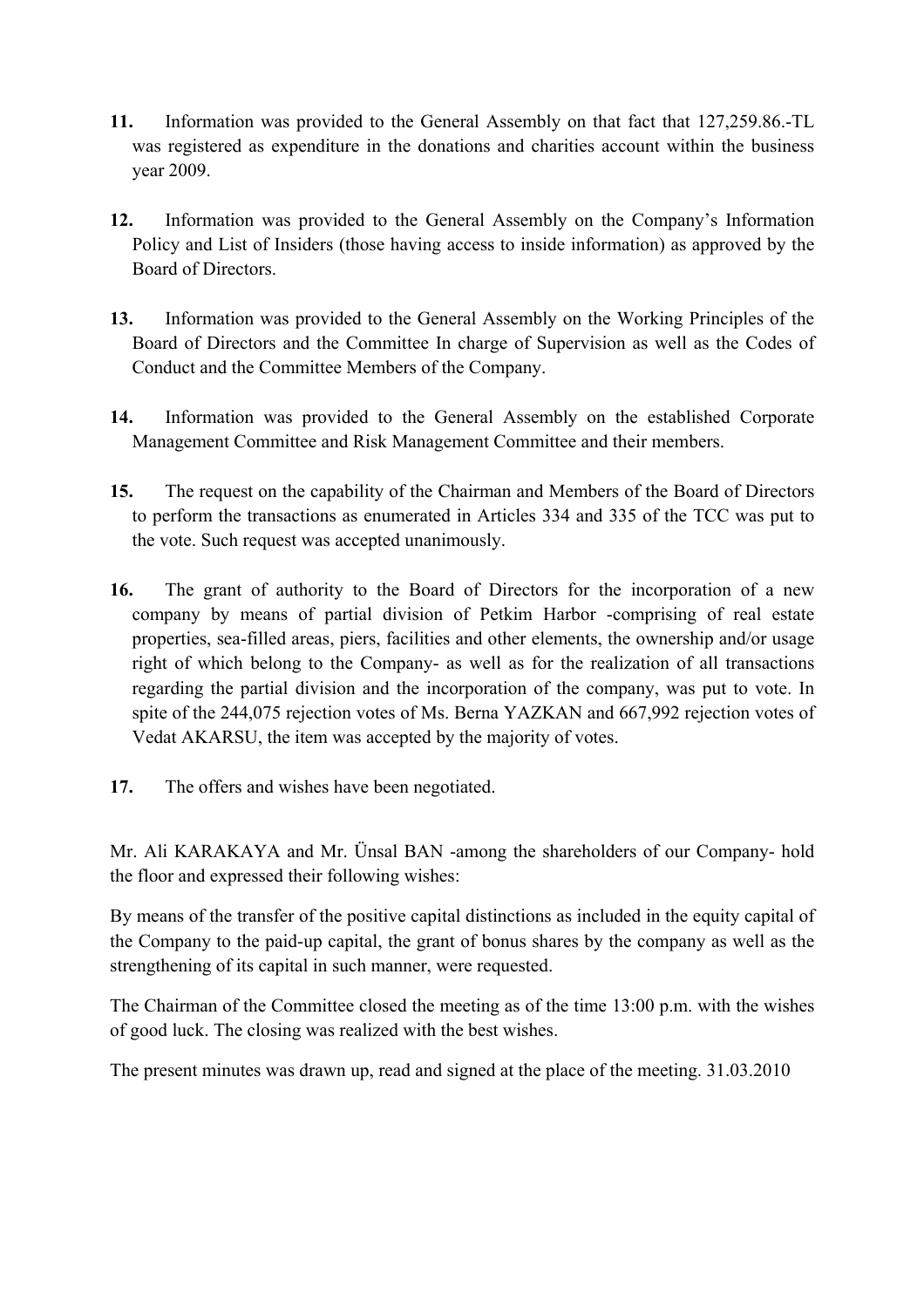# **MINISTRY COMMISSIONERS CHAIRMAN OF THE COMMITTEE**

NURETTİN AYDIN CELAL YILMAZ VAGİF ALIYEV

*Signature Signature Signature* 

# **VOTE COUNTER VOTE COUNTER SECRETARY**

SAFFET BATU AKSOY SERAP İSTEMİ FÜSUN UGAN

*Signature Signature Signature*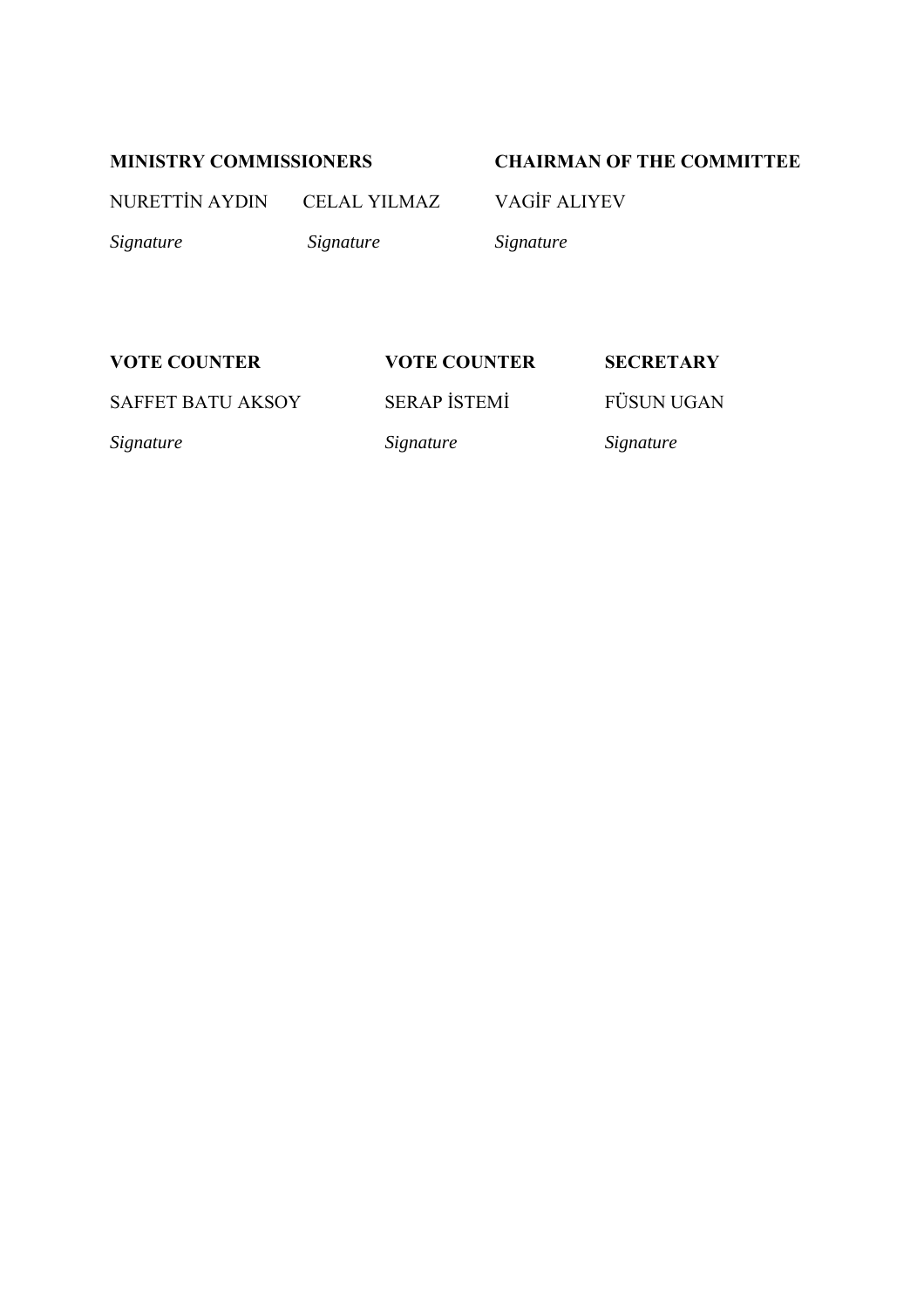Mr. Hamza İL, one of the Shareholders, hold the floor and said as follows: In spite of the development of the gross margin when compared with the previous year, it is inadequate; the company did not create resources adequately; the Autonomous Establishment report was not attained in the dealings with the group companies as provided by Serial IV No 41 of the Capital Markets Board; it should be a shareholder of Socar-Turcas Rafineri A.Ş. at a certain percentage.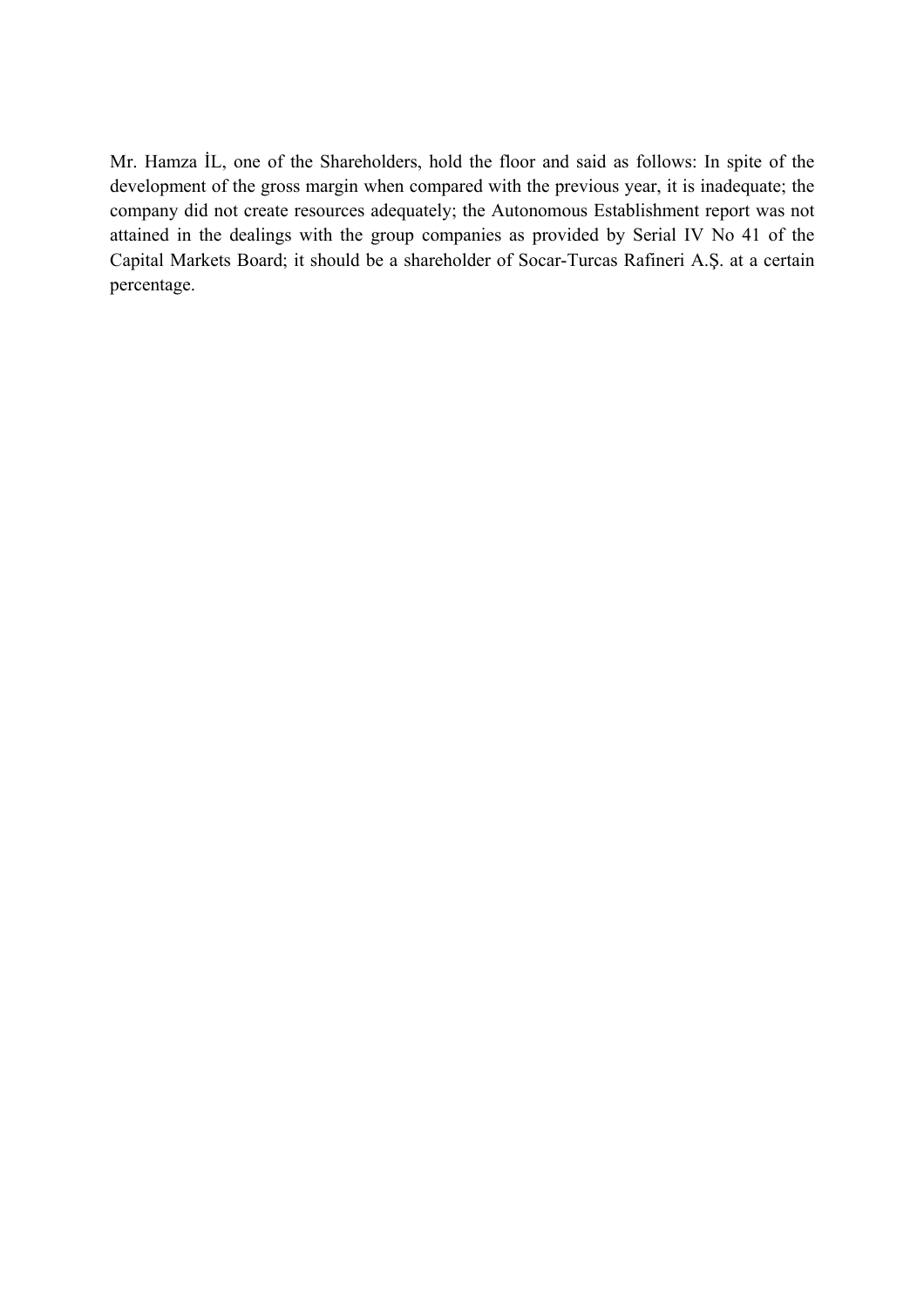# **PETKİM A.Ş.**

The following conclusions have been reached as a consequence of the examination of the Activity Report, Balance Sheet and Income Statement of Petkim A.Ş.

- 1. It is observed that the Company did not make adequate investments within the period of last 5 years and for the referred reason, the Company's market share constantly regressed and its market share which was at the level of 67% 10 years ago has regressed up to 25% as of today. While the amount directed by Petkim towards investment in 2005 and the years previous to 2005 was at the level of 200 million TL, it was decreased to the average level of 70 million TL after the referred date. Moreover, such investments are not new investments -which could procure significant increase in production- and are in general regarded as renovation or betterment investments. As a result of this, adequate share could not be obtained from the developing market and there has been a constant regression in the market share. As a continuance of the referred policy, although there was a significant regression in the interest rates in the year 2009, no substantial and serious investments increasing the capacity have been made as a preparation for the coming periods. It seems highly probable that the market share of Petkim would regress more and decrease to the level of 20% due to the non-coverage of the demands upon the recovery of the economy in the upcoming period.
- 2. The failure to make new investments and the loss of market have also had a reflection on the sales of the company and no development has been recorded in the last three years as regards the sales, and the sales which were 2,320 million TL in the year 2008 regressed to 2,057 million TL with a decline of approximately 13% in the year 2009. It seems possible to found such recession on two fundamental assumptions:
	- i. Inadequacy of demand in the sector,
	- ii. Keeping the prices of the products high.

The inadequacy of demand, which is the first of the aforementioned probabilities, is not seen as very much possible when the subject matter market shares and the importation carried out by our country are taken into consideration. That is to say, it seems that there is an adversity in the pricing of Petkim products.

We also see such adversity in the pricing of Petkim products in the proportioning of the Cost of Sold Goods to the Sales Revenues as well as proportioning of the gross sales profit to the sales revenues. The proportion of Cost of Sold Goods/Sales Revenues is found as 95% and the proportion of Gross Sales Profit/Sales Revenues is found as 6%. Such proportions seem low for an industrial establishment like Petkim which realizes almost the entire of the domestic production.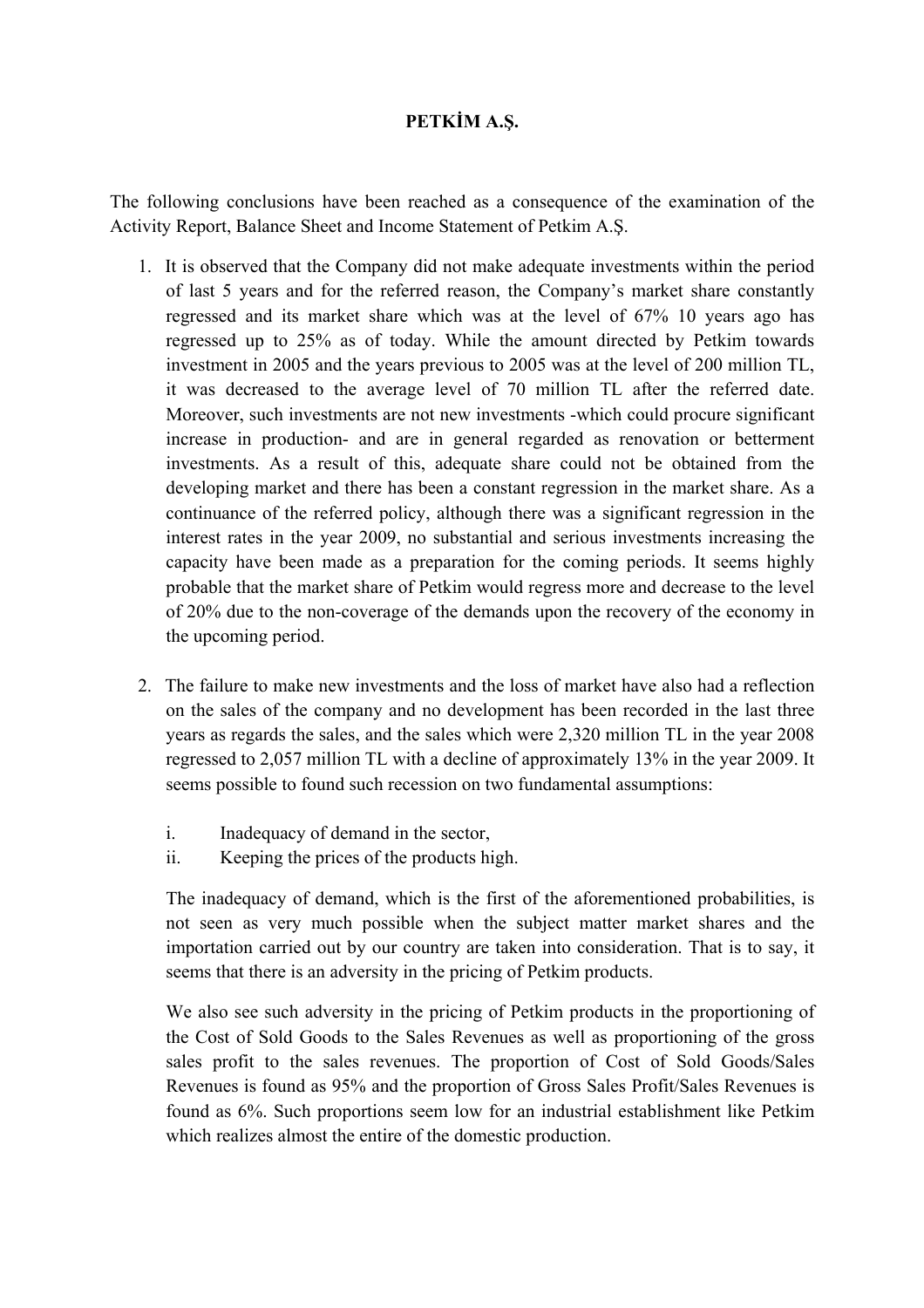Keeping the sales price low may be comprehended in terms of competition with lowpriced importation arising from the foreign exchange rate of USD. However, having difficulty in the competition in spite of the freight fees, insurance fees and expenses paid in the importation indicates that there are excessive costs in the production of Petkim. Among the referred costs, savings may be made in the energy and workmanship expenses and Petkim should -as soon as possible- realize its own wind energy facility investment which is for the production of its own energy. As a matter of fact, it seems that significant savings were made in the workmanship costs in the year 2009. The most significant way to be able to compete with importation is seen as energy savings and technological investments decreasing the costs.

- 3. Petkim could not exhibit a good cash management in the year 2009. Almost entire of the deposit was made use of in the foreign currency accounts and was kept as USD. Even though the purpose of this was to be protected from exchange risk due to the importation that has been carried out, while it was a known fact that exchange risk was low as USD was losing value all over the world, when the average deposit is considered as 200 million TL, the Company was deprived of an alternative earning of approximately 20 million TL in the year 2009 because of the keeping of the deposits as foreign exchange.
- 4. Despite of the fact that there was a decrease of approximately 10% in the production and sales of Petkim and no new investments have been materialized, the short term bank loans increased from 28.8 million TL to 87.7 million TL with an increase of over 200%. This situation indicates that the directors of Petkim could not indicate a good cash management, and while there was a deposit two times more than the utilized loan on one side, loan was utilized with a cost which is approximately three times more than the deposit on the other hand (the average loan cost is above 15% and the deposit cost is at the levels of 5% because of keeping the same as foreign exchange). In other words, the directors of Petkim preferred to have at all times available resource and caused the Company to incur a significant rate of financing expenses while there was no need therefor.
- 5. The directors of Petkim neither showed a good cash management nor showed a good receivable management. Although they can procure the raw materials from its partner Socar Trading SA with a term of 45 days and a low interest rate, it is seen that a major portion of the maturity dates of the receivables is between 60-90 days. When the term between the receivables and debts is taken into consideration, Petkim seems like being in a position financing its dealers.
- 6. When the figure of the paid-up capital -which is considered as the power of a company- is observed, the paid-up capital of Petkim is seen as 204.750.000.-TL and it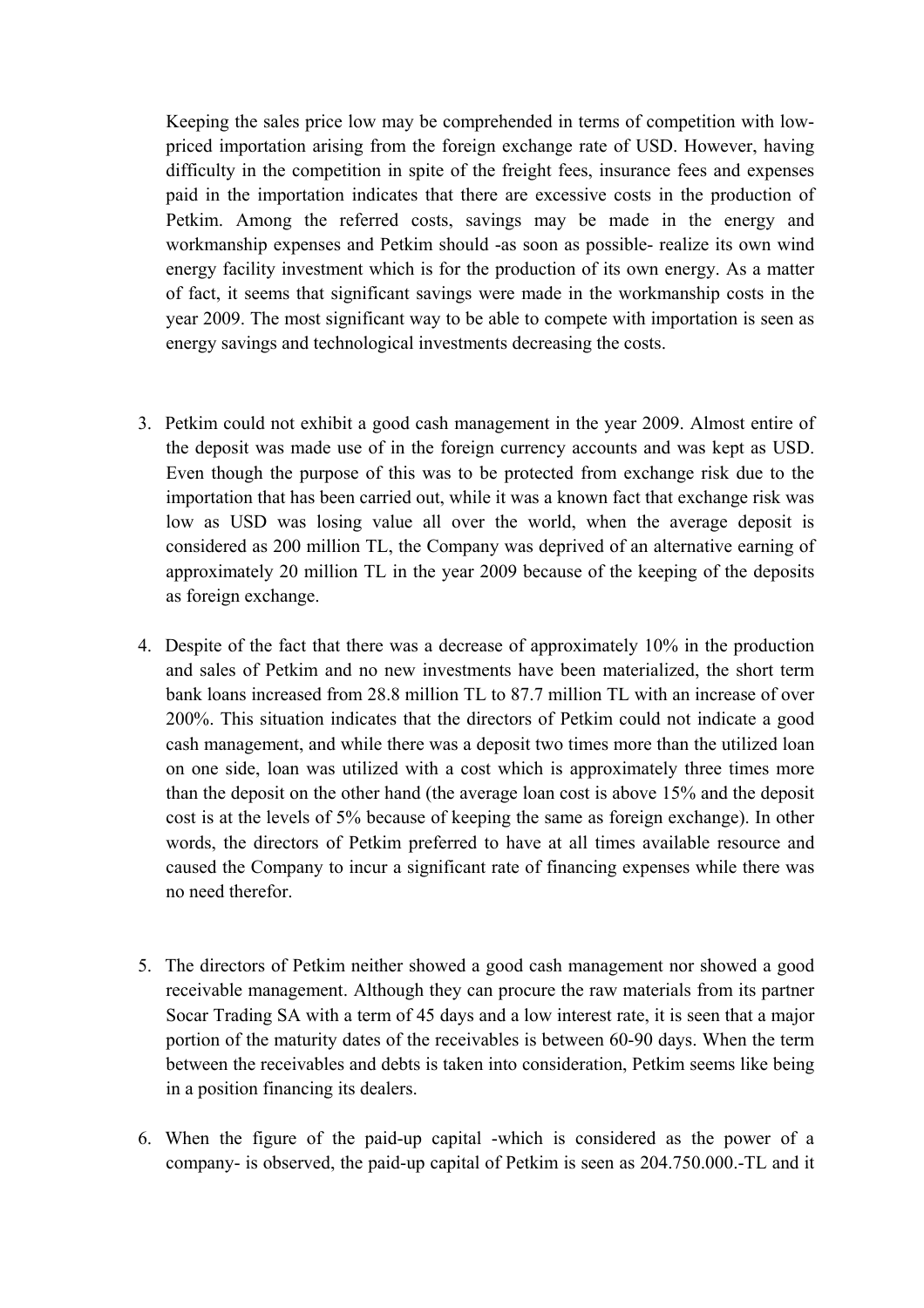should be explained why the positive capital distinctions -which have been included in the capital accounts in a few years - have not been added by the management to the paid-up capital. For example, it should not be forgotten that the board of directors should have called the general assembly for an extraordinary meeting due the fact that the loss for the financial year causing a significant depreciation in the principal capital for the year 2008 got closer to 50% of the entire paid-up capital, yet the board of directors did not call such a meeting and when such losses are encountered in the following years, a great fraction of the paid-up capital may disappear due to the nonperformance of capital increase and in such a case the board of directors would not only cause the Company to incur loss, but it may also bring the company even to the bankruptcy.

- 7. In the business enterprise, the fraction of 27% of the funds was obtained from the activities. The fraction of 70% thereof is the funds outside the activities… Dou you think this is adequate for the company? The firm utilized a short-term debt of 73.47% in the fund raising. How is it correct in today's circumstances and in terms of the resources included in the cash? The short term debt increase has been utilized in the circulating asset financing. The business enterprise utilized the sources with a high rate of 95.92% in its circulating assets. This amount also remained inadequate and thus the long term resources were transmitted to the circulating assets financing.
- 7. Its return on assets increased from 2.21% to 7.01%... When the content of the profit is considered, how should this development be evaluated in today's competitive atmosphere?... Since the continuity of the business enterprise is the business profits, how will the continuity of the business enterprise be procured in the following years?...
- 8. When the details of its return on assets are considered, the sales profitability increased from -1.62% to 7.20%. The asset turnover decreased from 136.l63 to 97.36%. How is the management policy -causing such developments- appropriate in terms of today's circumstances?
- 9. The collection term of the receivables has been increased from 35 days to 60 days. When it is basically considered that the short term borrowing has been used in the financing of the receivables, is the profit margin -that has been procured- adequate?
- 10. The stock life increased from 27 days to 59 days. It seems that a great part of the profit loss is caused by the same. Why does the firm extend the term in the stock management, when compared with the previous year? Is there a difficulty experienced in the sales? When it is assumed that the capacity utilization rate is between 86% and 95%, does the firm make production to lay in stock as against the market rules of